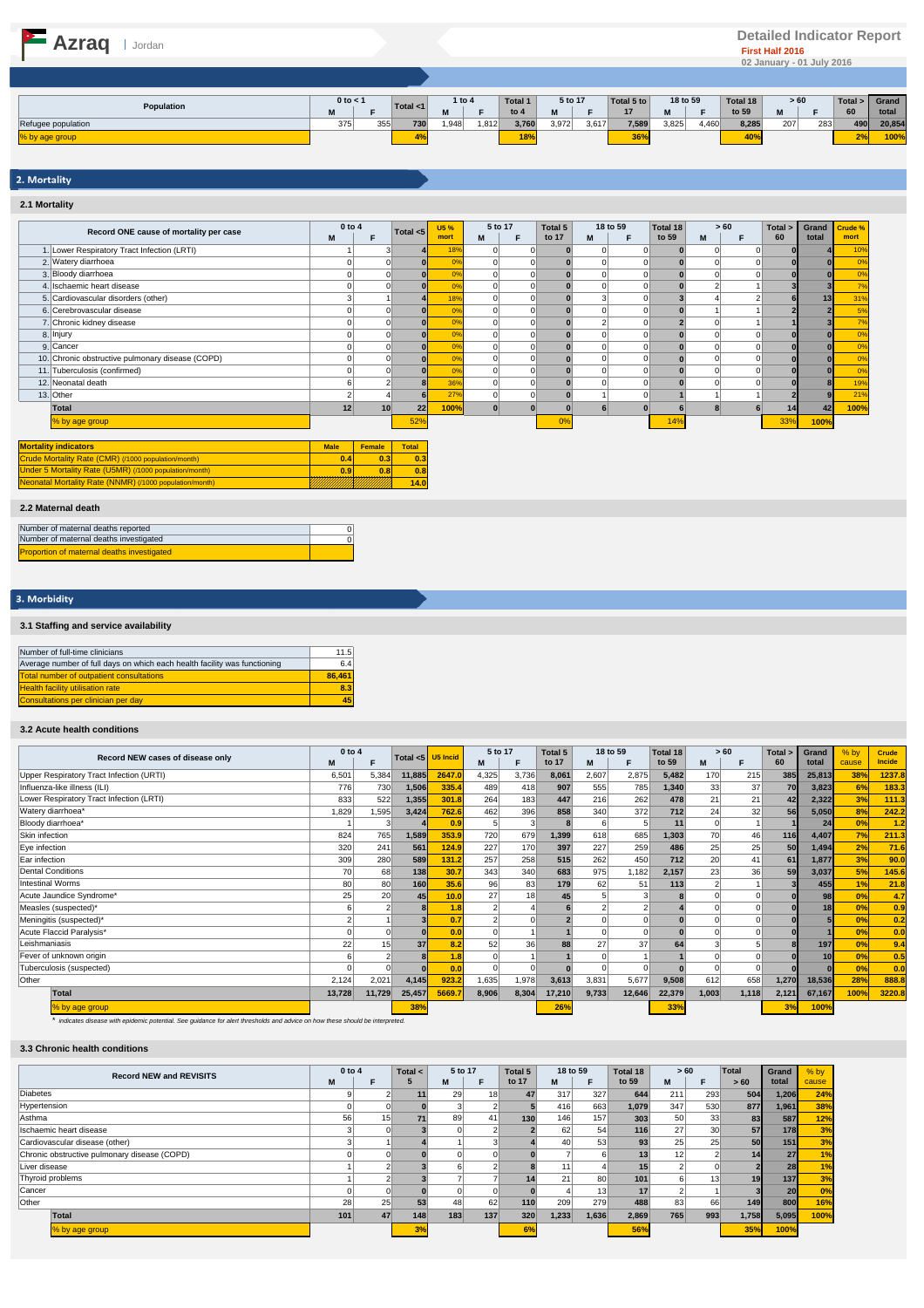## **3.4 Mental health**

|                                                                    | $0$ to 4 |    | Total $\leq$ | 5 to 17         |     | Total 5 | 18 to 59 |     | Total 18 | >60 |    | Total           | Grand           | $%$ by |
|--------------------------------------------------------------------|----------|----|--------------|-----------------|-----|---------|----------|-----|----------|-----|----|-----------------|-----------------|--------|
|                                                                    | M        | F  |              | M               |     | to 17   | M        | F.  | to 59    | M   | F  | >60             | total           | cause  |
| . Epilepsy / seizures                                              | 40       | 39 | 79           | 208             | 187 | 395     | 120      | 105 | 225      |     |    |                 | 702             | 32%    |
| 2. Alcohol and other substance use disorder                        |          |    |              |                 |     |         |          |     |          |     |    |                 |                 | 0%     |
| 3. Psychotic disorder (including mania)                            |          |    |              | 30 <sup>1</sup> | 36  | 66      | 86       | 71  | 157      |     | 12 | 15 <sup>1</sup> | 238             | 11%    |
| Intellecutal disability                                            |          |    |              | 22              | 24  | 46      | 84       | 96  | 180      |     | 14 | 20 <sup>1</sup> | 248             | 11%    |
| 5. Severe emotional disorder, including moderate-severe depression |          |    |              |                 | 12  | 16      | 252      | 341 | 593      |     |    | 12              | 621             | 28%    |
| 6. Medically unexplained somatic complaint                         |          |    |              |                 |     |         |          | 17  | 23       |     |    |                 | 32 <sub>1</sub> | $\P\%$ |
| Other psychological complaints                                     |          |    | 16           | 88              | 73  | 161     | 78       | 104 | 182      |     |    |                 | 364             | 16%    |
| Total                                                              | 48       | 49 | 97           | 353             | 336 | 689     | 627      | 736 | 1,363    | 22  | 37 | 59              | 2,208           | 100%   |
| % by age group                                                     |          |    | 4%           |                 |     | 31%     |          |     | 62%      |     |    | 3%              | 100%            |        |

# **3.5 Injuries**

|                                          | $0$ to 4 |     | Total $\leq$ |                 | 5 to 17<br>Total 5 |       | 18 to 59        |                 | Total 18 |                 | >60 | Total           | Grand | $%$ by |
|------------------------------------------|----------|-----|--------------|-----------------|--------------------|-------|-----------------|-----------------|----------|-----------------|-----|-----------------|-------|--------|
|                                          | M        |     |              |                 |                    | to 17 | М               |                 | to 59    | M               |     | > 60            | total | cause  |
| 1. Bites (all causes)                    |          |     |              |                 |                    |       |                 |                 |          |                 |     |                 |       | 1%     |
| 2. Injury (war related)                  |          |     |              | 10 <sup>1</sup> |                    | 10    | 14 <sub>1</sub> | 10 <sup>1</sup> | 24       |                 |     |                 | 43    | 4%     |
| 3. Injury (Burns)                        | 27       | 221 | 49           | 24              | 16                 | 40    | 12 <sup>1</sup> | 17              | 29       |                 |     |                 | 119   | 12%    |
| 4. Assault (with weapon non-war related) |          |     |              |                 |                    |       |                 |                 |          |                 |     |                 |       | 0%     |
| Other                                    | 72       | 51  | 123          | 303             | 111                | 414   | 159             | 83              | 242      | 10              | 10  | 20 <sub>1</sub> | 799   | 82%    |
| <b>Total</b>                             | 101      |     | 179          | 337             | 131                | 468   | 190             | 112             | 302      | 12 <sub>1</sub> |     | 23              | 972   | 100%   |
| % by age group                           |          |     | 18%          |                 |                    | 48%   |                 |                 | 31%      |                 |     | 2%              | 100%  |        |

## **3.6 Reproductive Tract Infections**

|                         | < 18     |     | Total $\leq$ | $\geq 18$      |       | Total $\geq$ | Grand           | $%$ by |
|-------------------------|----------|-----|--------------|----------------|-------|--------------|-----------------|--------|
|                         | M        | F   | 18           | M              | F     | 18           | total           | cause  |
| 1. Vaginal discharge    | 0        | 101 | 101          | 0              | 2.170 | 2.170        | 2.271           | 71%    |
| 2. Urethral discharge   | 0        | 0   |              | 0              | 0     | $\Omega$     | Ш               | 0%     |
| 3. Genital ulcer        | 0        | 3   |              | $\Omega$       | 29    | 29           | 32 <sub>1</sub> | 1%     |
| 3. Lower abdominal pain | $\Omega$ | 45  | 45           | 0              | 682   | 682          | <b>727</b>      | 23%    |
| Other                   | 0        |     |              | $\sim$         | 168   | 170          | 177             | 6%     |
| <b>Total</b>            | $\bf{0}$ | 156 | 156          | $\overline{2}$ | 3,049 | 3,051        | 3,207           | 100%   |
| % by age group          |          |     | 5%           |                |       | 95%          | 100%            |        |

### **4.1 In-patient Department Activities**

|                                         |              | 0 to 4 |    | 5 to 17<br>Total $\lt$ |   | Total 5 | 18 to 59 |   | Total 18 |       | >60 | Total | Grand |              |
|-----------------------------------------|--------------|--------|----|------------------------|---|---------|----------|---|----------|-------|-----|-------|-------|--------------|
|                                         |              | M      |    |                        | М | Е       | to 17    | M |          | to 59 | M   |       | >60   | total        |
| Number at beginning of reporting period |              |        |    |                        |   |         |          |   |          |       |     |       |       |              |
| Total admissions                        |              |        |    |                        |   | 34      | 34       |   | 602      | 602   | o   |       |       | 636          |
|                                         | authorized   |        |    |                        |   | 34      | 34       |   | 603      | 603   | n   |       |       | 637          |
| Number of exits                         | unauthorized |        |    |                        |   |         |          |   |          |       |     |       |       | $\Omega$     |
|                                         | death        |        |    |                        |   |         |          |   |          |       |     |       |       | $\mathbf{0}$ |
|                                         | referral     |        |    |                        |   |         |          |   |          |       |     |       |       |              |
| <b>Total exits</b>                      |              |        |    |                        |   | 34      | 34       |   | 603      | 603   |     |       |       | 637          |
| Deaths within 24 hours                  |              |        | ΩI |                        |   |         |          |   |          |       |     |       |       | $\bf{0}$     |

| Number of days in reporting period                | 181   |
|---------------------------------------------------|-------|
| Number of beds                                    | 10    |
| Sum number of days stay for authorised discharges | 1.178 |
| Proportion of $< 5$ IPD deaths within 24 hours    |       |
| <b>Average length of stay (days)</b>              | 1.8   |
| <b>Bed occupancy</b>                              | 65%   |
| Hospitalisation rate (/1000 population/month)     | 5.1   |

## **4.2 In-patient Admissions and Deaths**

|                             | $0$ to $4$ |               | U <sub>5</sub> CFR | 5 to 17 |               | $5 - 17$   |     | 18 to 59      | $18 - 59$  |     | >60       |                  | <b>Total</b> | <b>Crude</b> |
|-----------------------------|------------|---------------|--------------------|---------|---------------|------------|-----|---------------|------------|-----|-----------|------------------|--------------|--------------|
|                             | Adm        | <b>Deaths</b> |                    | Adm     | <b>Deaths</b> | <b>CFR</b> | Adm | <b>Deaths</b> | <b>CFR</b> | Adm | Deaths I. | Total adm deaths |              | <b>CFR</b>   |
| Paediatric medicine         |            |               |                    |         |               |            |     |               |            |     |           |                  |              |              |
| 2. General Surgery          |            |               |                    |         |               |            |     |               |            |     |           | ΩI               |              |              |
| 3. Injury (non-war related) |            |               |                    |         |               |            |     |               |            |     |           |                  |              |              |
| 4. Internal medicine        |            |               |                    |         |               |            |     |               |            |     |           |                  |              |              |
| 5. Obstetrics               |            |               |                    | 33      |               | 0%         | 536 |               | 0%         |     |           | 569              |              | 0%           |
| 6. Gynaecology              |            |               |                    |         |               | 0%         | 66  |               | 0%         |     |           | 67               |              | 0%           |
| 7. Other                    |            |               |                    |         |               |            |     |               |            |     |           |                  |              |              |
| Total                       |            |               |                    | 34      |               | 0%         | 602 |               | 0%         |     |           | 636              |              | 0%           |

# *Adm. = Admission; CFR = Case Fatality Rate*

### **5.1 Referrals by location**

|    |                             | $0$ to $4$ | Total $\leq$ | 5 to 17 | Total 5<br>to 17 | 18 to 59 | Total 18<br>to 59 | > 60 | Total     | Grand<br>total |
|----|-----------------------------|------------|--------------|---------|------------------|----------|-------------------|------|-----------|----------------|
| .  | <b>MOH Hospital</b>         | 203        | 203          | 161     | 161              | 338      | 338               | 63   | 63        | 765            |
| 2. | Jordan University Hospital  | 41         | 41           | 37      |                  | 31       | 31                |      |           | 116            |
| 3. | Private affiliated Hospital | 376        | 376          | 229     | 229              | 442      | 442               | 80   | <b>80</b> | 1.127          |
| 4. | Royal Medical Services      |            |              |         |                  |          |                   |      |           |                |
| 5. | Other                       |            |              |         |                  |          |                   |      |           |                |
|    |                             |            |              |         |                  |          |                   |      |           |                |

Total number of reffered cas **2,018** Π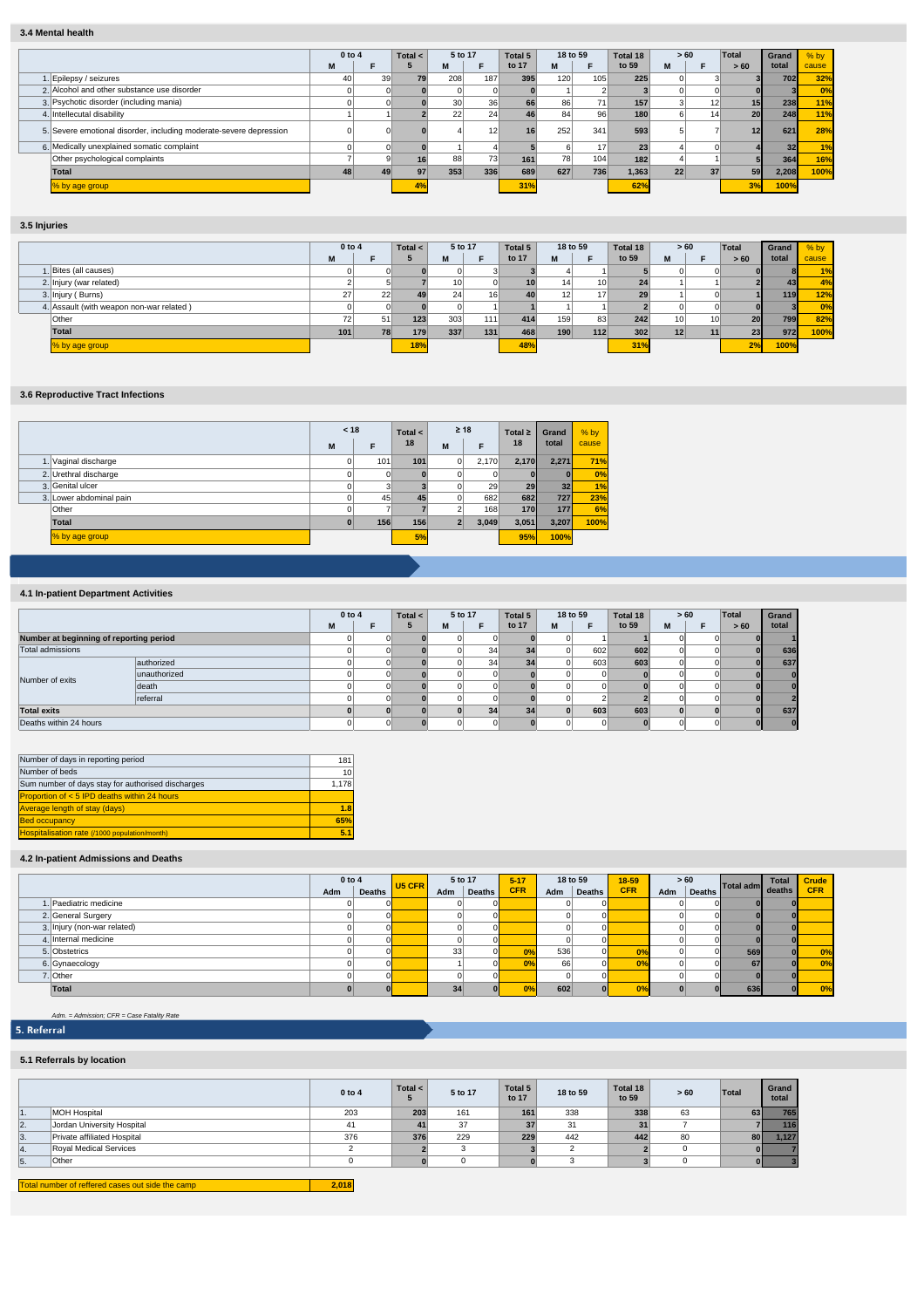## **5.2 Referrals by service**

|    |                   | $0$ to $4$ | Total $\lt$ | 5 to 17 | Total 5<br>to 17 | 18 to 59 | Total 18<br>to 59 | > 60 | Total      | Grand<br>total |
|----|-------------------|------------|-------------|---------|------------------|----------|-------------------|------|------------|----------------|
| 1. | Paediatrics       | 291        | 291         | 37      | 37               |          |                   |      |            | 328            |
| 2. | Internal medicine | 139        | 139         | 164     | 164              | 440      | 440               | 100  | <b>100</b> | 843            |
| 3. | Obstetric         |            |             |         |                  | 20       | 20                |      |            | 20             |
| 4. | Gynaecological    |            |             |         |                  | 45       | 45                |      |            | 50             |
| 5. | Surgical          | 123        | 123         | 149     | 149              | 207      | 207               | 28   | 28         | 507            |
| 6  | Other             | 69         | 69          | 75      | 75 <sub>1</sub>  | 104      | 104               | 22   | 22         | 270            |

# 6. Laboratory

|                                      | <b>Total</b> |
|--------------------------------------|--------------|
| Number of laboratory tests conducted |              |

# **7. Reproductive Health**

### **7.1 Antenatal care**

|                                                                | < 18 | >18   | <b>Total</b> |
|----------------------------------------------------------------|------|-------|--------------|
| First antenatal visit < 1st trimester                          | 76   | 966   | 1.042        |
| First antenatal visit > 1st trimester                          | 109  | 1.740 | 1.849        |
|                                                                |      |       |              |
| <b>ANC Indicators</b>                                          |      |       |              |
| Proportion of first time antenatal visits made < 1st trimester | 36%  |       |              |

# **7.2 Antenatal care in facility**

|                                                               | $\geq$ 4 ANC visits | 14 <sub>1</sub> | 222 | 236 |
|---------------------------------------------------------------|---------------------|-----------------|-----|-----|
| Number of pregnant women at<br>time of delivery who received: | 2 TT doses          | 11              | 160 | 171 |
|                                                               | anaemia screening   | 30 <sup>1</sup> | 537 | 567 |
|                                                               |                     |                 |     |     |
| Coverage of complete antenatal care                           |                     |                 |     |     |

**30% 99%**

**4.6 100% 2.1% 21% 0%**

overage of anaemia screening in pregnancy Coverage of antenatal tetanus immunisation

## **7.3 Delivery care**

|                                           | < 18 | >18 | <b>Total</b> |
|-------------------------------------------|------|-----|--------------|
| Live births                               | 31   | 541 | 572          |
| Still births                              |      | 5   | 5            |
| Low birth weight (<2500 g)                |      | 12  | 12           |
| Attended by skilled health worker         | 31   | 541 | 572          |
| Number of obstetric complications treated |      | 13  | 13           |
| Number of caesarean sections performed    |      | 119 | 121          |

| <b>Delivery Indicators</b>                                         |  |
|--------------------------------------------------------------------|--|
| Crude birth rate (/1000 population/ month)                         |  |
| Proportion of births attended by skilled health worker (excl. TBA) |  |
| <b>Proportion of low birth weight deliveries</b>                   |  |
| <b>Proportion of all births performed by caesarean section</b>     |  |
| Proportion of obsetric complications treated among girls < 18      |  |

### **7.4 Postnatal care**

|                                          | < 18 | >18 | Total |
|------------------------------------------|------|-----|-------|
| At least three PNC visits within 6 weeks | 28   | 177 | 205   |
|                                          |      |     |       |
| <b>Postnatal Indicators</b>              |      |     |       |
| Coverage of complete postnatal care      |      |     |       |

### **7.5 Family planning**

|                                    | <b>New</b>     |                | Repeat   | <b>Total</b> |          |
|------------------------------------|----------------|----------------|----------|--------------|----------|
|                                    | < 18           | $\geq 18$      | < 18     | $\geq 18$    |          |
| Oral contraceptives                | 5 <sub>1</sub> | 172            |          | 141          | 320      |
| <b>Emergency Contaceptive Pill</b> | $\Omega$       |                | $\Omega$ | $\Omega$     | $\bf{0}$ |
| Injectable (Depo-Provera)          | $\Omega$       | 99             |          | 73           | 173      |
| Implantable (Norplant)             | $\Omega$       | 5 <sup>1</sup> | $\Omega$ | $\Omega$     | 5        |
| Intra-Uterine Device (IUD)         |                | 65             |          | 14           | 81       |
| Condom (Male)                      | 6              | 259            |          | 70           | 336      |
| Other                              | 3              | 361            |          | 77           | 442      |
|                                    |                |                |          |              |          |
|                                    | < 18           | $\geq 18$      |          |              |          |
| Family Planning Counseling*        | 3              | 368            |          |              |          |